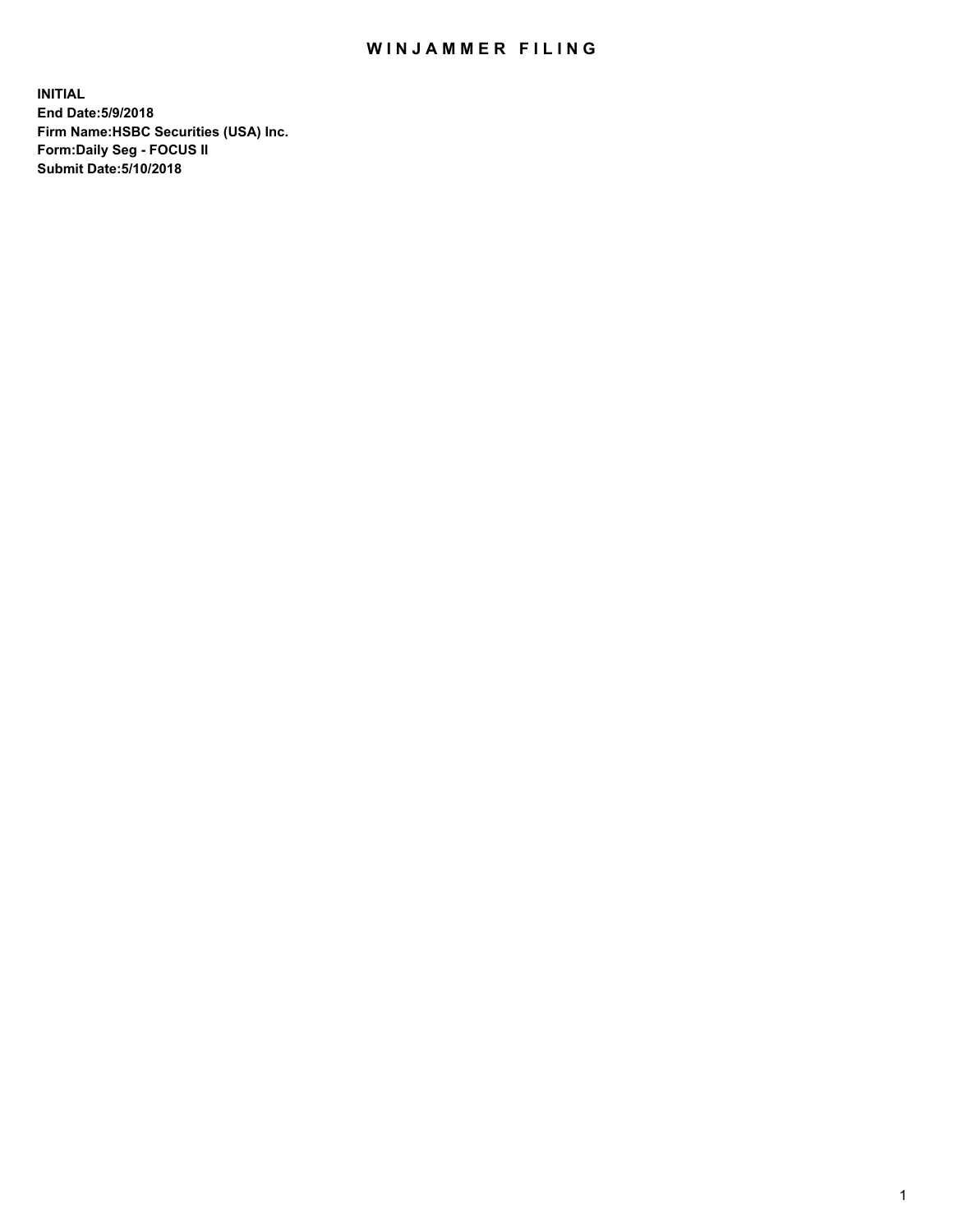## **INITIAL End Date:5/9/2018 Firm Name:HSBC Securities (USA) Inc. Form:Daily Seg - FOCUS II Submit Date:5/10/2018 Daily Segregation - Cover Page**

| Name of Company<br><b>Contact Name</b><br><b>Contact Phone Number</b><br><b>Contact Email Address</b>                                                                                                                                                                                                                          | <b>HSBC Securities (USA) Inc.</b><br><b>Michael Vacca</b><br>212-525-7951<br>michael.vacca@us.hsbc.com |
|--------------------------------------------------------------------------------------------------------------------------------------------------------------------------------------------------------------------------------------------------------------------------------------------------------------------------------|--------------------------------------------------------------------------------------------------------|
| FCM's Customer Segregated Funds Residual Interest Target (choose one):<br>a. Minimum dollar amount: ; or<br>b. Minimum percentage of customer segregated funds required:%; or<br>c. Dollar amount range between: and; or<br>d. Percentage range of customer segregated funds required between:% and%.                          | 147,000,000<br><u>0</u><br><u>00</u><br>00                                                             |
| FCM's Customer Secured Amount Funds Residual Interest Target (choose one):<br>a. Minimum dollar amount: ; or<br>b. Minimum percentage of customer secured funds required:%; or<br>c. Dollar amount range between: and; or<br>d. Percentage range of customer secured funds required between:% and%.                            | 25,000,000<br><u>0</u><br><u>00</u><br>00                                                              |
| FCM's Cleared Swaps Customer Collateral Residual Interest Target (choose one):<br>a. Minimum dollar amount: ; or<br>b. Minimum percentage of cleared swaps customer collateral required:% ; or<br>c. Dollar amount range between: and; or<br>d. Percentage range of cleared swaps customer collateral required between:% and%. | 95,000,000<br><u>0</u><br><u>00</u><br>0 <sub>0</sub>                                                  |

Attach supporting documents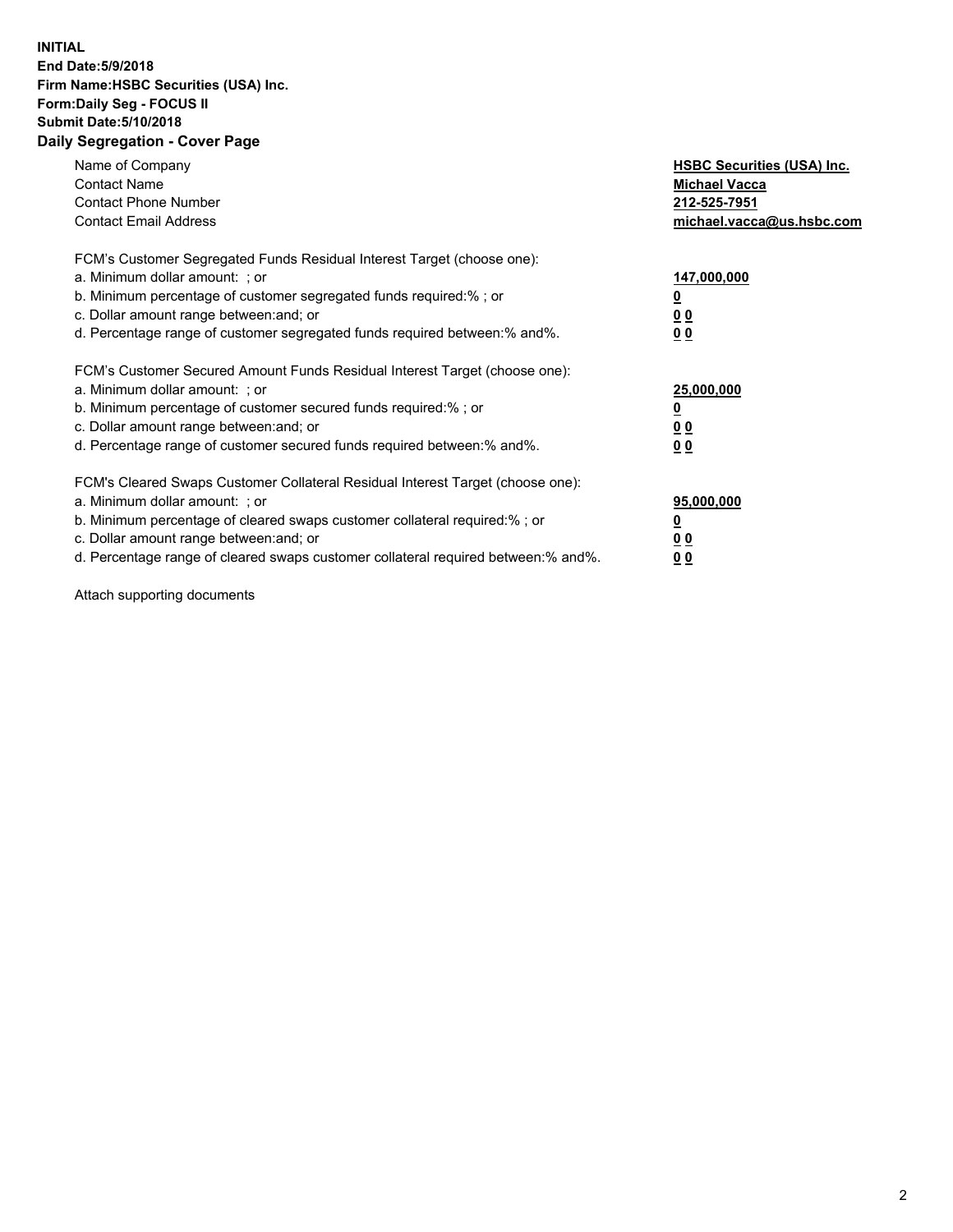**INITIAL End Date:5/9/2018 Firm Name:HSBC Securities (USA) Inc. Form:Daily Seg - FOCUS II Submit Date:5/10/2018 Daily Segregation - Secured Amounts** Foreign Futures and Foreign Options Secured Amounts Amount required to be set aside pursuant to law, rule or regulation of a foreign government or a rule of a self-regulatory organization authorized thereunder 1. Net ledger balance - Foreign Futures and Foreign Option Trading - All Customers A. Cash **99,874,681** [7315]

- B. Securities (at market) **89,862,479** [7317]
- 2. Net unrealized profit (loss) in open futures contracts traded on a foreign board of trade **-28,988,427** [7325]
- 3. Exchange traded options
	- a. Market value of open option contracts purchased on a foreign board of trade **0** [7335]
	- b. Market value of open contracts granted (sold) on a foreign board of trade **0** [7337]
- 4. Net equity (deficit) (add lines 1. 2. and 3.) **160,748,733** [7345]
- 5. Account liquidating to a deficit and account with a debit balances gross amount **3,906,459** [7351] Less: amount offset by customer owned securities **-3,903,544** [7352] **2,915** [7354]
- 6. Amount required to be set aside as the secured amount Net Liquidating Equity Method (add lines 4 and 5)
- 7. Greater of amount required to be set aside pursuant to foreign jurisdiction (above) or line 6.

## FUNDS DEPOSITED IN SEPARATE REGULATION 30.7 ACCOUNTS

- 1. Cash in banks
	- A. Banks located in the United States **78,397,198** [7500]
	- B. Other banks qualified under Regulation 30.7 **0** [7520] **78,397,198** [7530]
- 2. Securities
	- A. In safekeeping with banks located in the United States **43,735,272** [7540]
	- B. In safekeeping with other banks qualified under Regulation 30.7 **0** [7560] **43,735,272** [7570]
- 3. Equities with registered futures commission merchants
	-
	-
	- C. Unrealized gain (loss) on open futures contracts **0** [7600]
	- D. Value of long option contracts **0** [7610]
	- E. Value of short option contracts **0** [7615] **0** [7620]
- 4. Amounts held by clearing organizations of foreign boards of trade
	-
	-
	- C. Amount due to (from) clearing organization daily variation **0** [7660]
	- D. Value of long option contracts **0** [7670]
	- E. Value of short option contracts **0** [7675] **0** [7680]
- 5. Amounts held by members of foreign boards of trade
	-
	-
	- C. Unrealized gain (loss) on open futures contracts **-28,988,427** [7720]
	- D. Value of long option contracts **0** [7730]
	- E. Value of short option contracts **0** [7735] **79,253,500** [7740]
- 6. Amounts with other depositories designated by a foreign board of trade **0** [7760]
- 7. Segregated funds on hand **0** [7765]
- 8. Total funds in separate section 30.7 accounts **201,385,970** [7770]
- 9. Excess (deficiency) Set Aside for Secured Amount (subtract line 7 Secured Statement Page 1 from Line 8)
- 10. Management Target Amount for Excess funds in separate section 30.7 accounts **25,000,000** [7780]
- 11. Excess (deficiency) funds in separate 30.7 accounts over (under) Management Target **15,634,322** [7785]
- **0** [7305]
- 
- **160,751,648** [7355]
- **160,751,648** [7360]
- 
- 
- A. Cash **0** [7580] B. Securities **0** [7590]
- A. Cash **0** [7640] B. Securities **0** [7650]
	-
- A. Cash **62,114,720** [7700] B. Securities **46,127,207** [7710]
	- **40,634,322** [7380]
	-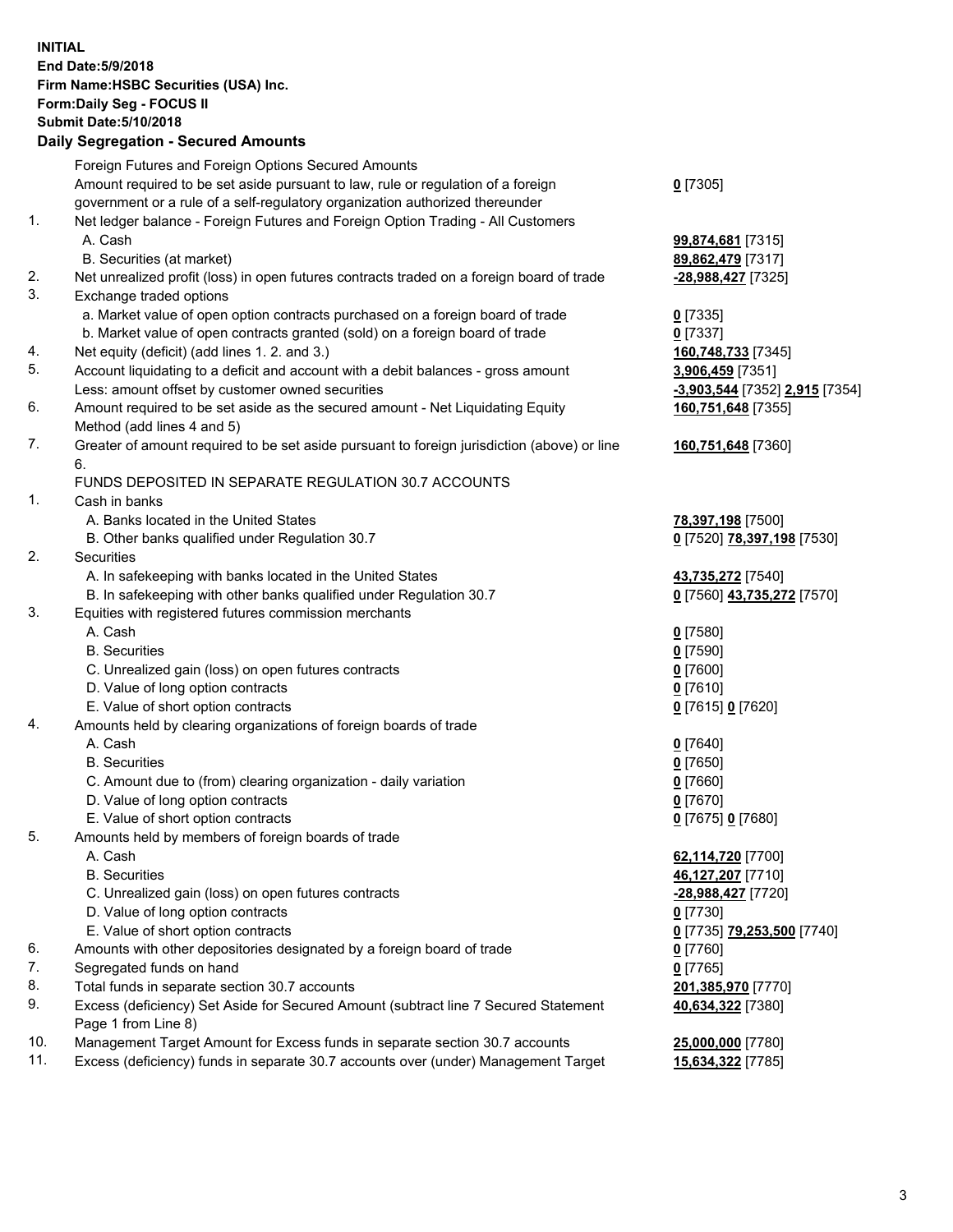| <b>INITIAL</b> | End Date: 5/9/2018<br>Firm Name: HSBC Securities (USA) Inc.<br>Form: Daily Seg - FOCUS II<br><b>Submit Date: 5/10/2018</b><br>Daily Segregation - Segregation Statement |                                          |
|----------------|-------------------------------------------------------------------------------------------------------------------------------------------------------------------------|------------------------------------------|
|                | SEGREGATION REQUIREMENTS(Section 4d(2) of the CEAct)                                                                                                                    |                                          |
| 1.             | Net ledger balance                                                                                                                                                      |                                          |
|                | A. Cash                                                                                                                                                                 | 416,744,462 [7010]                       |
|                | B. Securities (at market)                                                                                                                                               | 1,253,891,767 [7020]                     |
| 2.             | Net unrealized profit (loss) in open futures contracts traded on a contract market                                                                                      | -25,523,840 [7030]                       |
| 3.             | Exchange traded options                                                                                                                                                 |                                          |
|                | A. Add market value of open option contracts purchased on a contract market                                                                                             | 251,914,694 [7032]                       |
|                | B. Deduct market value of open option contracts granted (sold) on a contract market                                                                                     | -48,088,501 [7033]                       |
| 4.             | Net equity (deficit) (add lines 1, 2 and 3)                                                                                                                             | 1,848,938,582 [7040]                     |
| 5.             | Accounts liquidating to a deficit and accounts with                                                                                                                     |                                          |
|                | debit balances - gross amount                                                                                                                                           | 21,678,819 [7045]                        |
|                | Less: amount offset by customer securities                                                                                                                              | -21,678,745 [7047] 74 [7050]             |
| 6.             | Amount required to be segregated (add lines 4 and 5)                                                                                                                    | 1,848,938,656 [7060]                     |
|                | FUNDS IN SEGREGATED ACCOUNTS                                                                                                                                            |                                          |
| 7.             | Deposited in segregated funds bank accounts                                                                                                                             |                                          |
|                | A. Cash                                                                                                                                                                 | 29,193,084 [7070]                        |
|                | B. Securities representing investments of customers' funds (at market)                                                                                                  | $0$ [7080]                               |
|                | C. Securities held for particular customers or option customers in lieu of cash (at<br>market)                                                                          | 167,221,026 [7090]                       |
| 8.             | Margins on deposit with derivatives clearing organizations of contract markets                                                                                          |                                          |
|                | A. Cash                                                                                                                                                                 | 448,288,285 [7100]                       |
|                | B. Securities representing investments of customers' funds (at market)                                                                                                  | $0$ [7110]                               |
|                | C. Securities held for particular customers or option customers in lieu of cash (at<br>market)                                                                          | 1,039,343,941 [7120]                     |
| 9.             | Net settlement from (to) derivatives clearing organizations of contract markets                                                                                         | 62,468,893 [7130]                        |
| 10.            | Exchange traded options                                                                                                                                                 |                                          |
|                | A. Value of open long option contracts                                                                                                                                  | 251,914,694 [7132]                       |
|                | B. Value of open short option contracts                                                                                                                                 | -48,088,501 [7133]                       |
| 11.            | Net equities with other FCMs                                                                                                                                            |                                          |
|                | A. Net liquidating equity                                                                                                                                               | 10,072,086 [7140]                        |
|                | B. Securities representing investments of customers' funds (at market)                                                                                                  | 0 [7160]                                 |
|                | C. Securities held for particular customers or option customers in lieu of cash (at                                                                                     | $0$ [7170]                               |
|                | market)                                                                                                                                                                 |                                          |
| 12.            | Segregated funds on hand                                                                                                                                                | 47,326,800 [7150]                        |
| 13.<br>14.     | Total amount in segregation (add lines 7 through 12)<br>Excess (deficiency) funds in segregation (subtract line 6 from line 13)                                         | 2,007,740,308 [7180]                     |
| 15.            | Management Target Amount for Excess funds in segregation                                                                                                                | 158,801,652 [7190]<br>147,000,000 [7194] |
|                |                                                                                                                                                                         |                                          |

16. Excess (deficiency) funds in segregation over (under) Management Target Amount Excess

## **11,801,652** [7198]